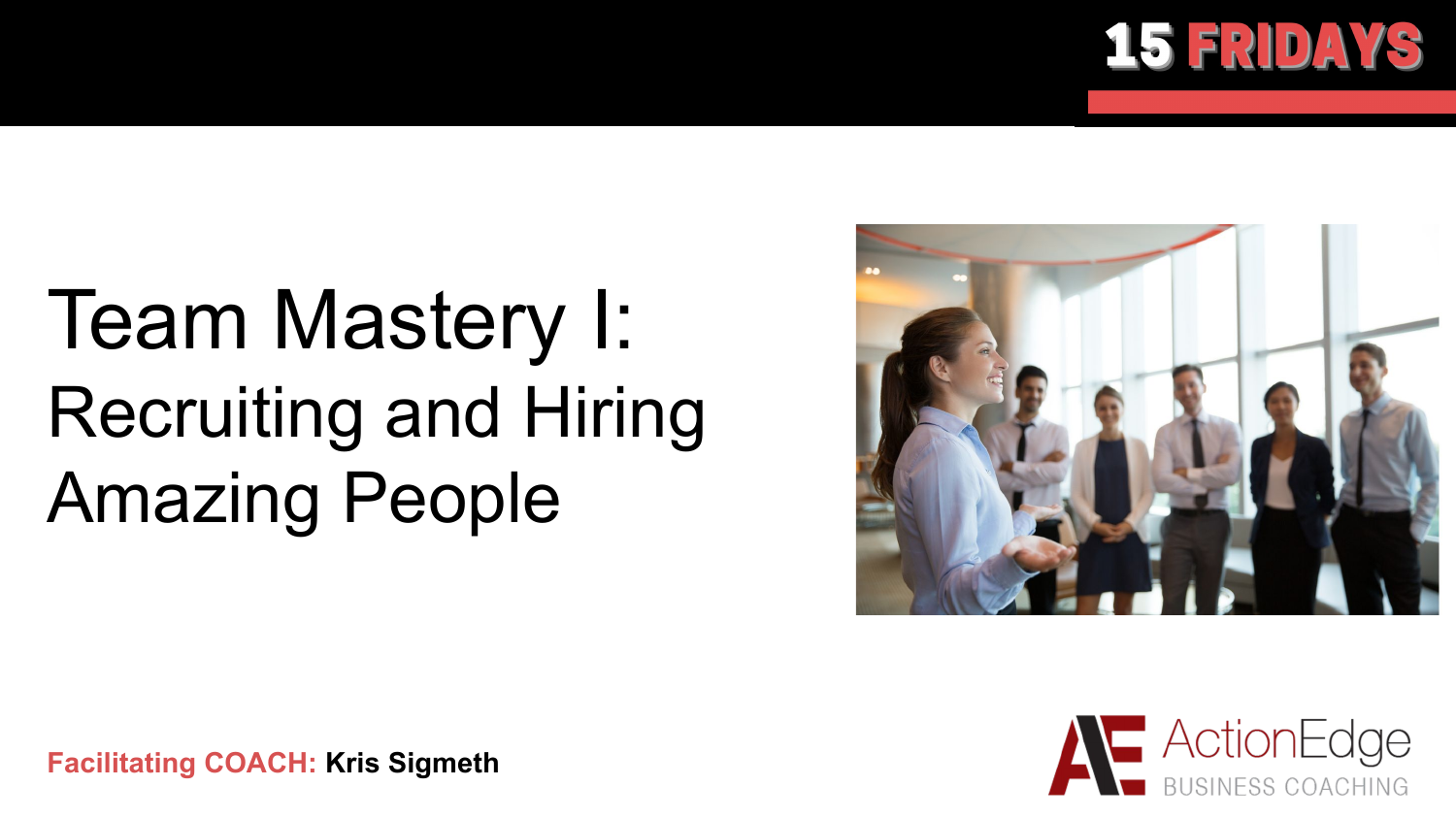

## *Viewed as # 1 Job*

- $\bullet$  Human capital = top priority
- **Build a team**

1.

• Team builds the business



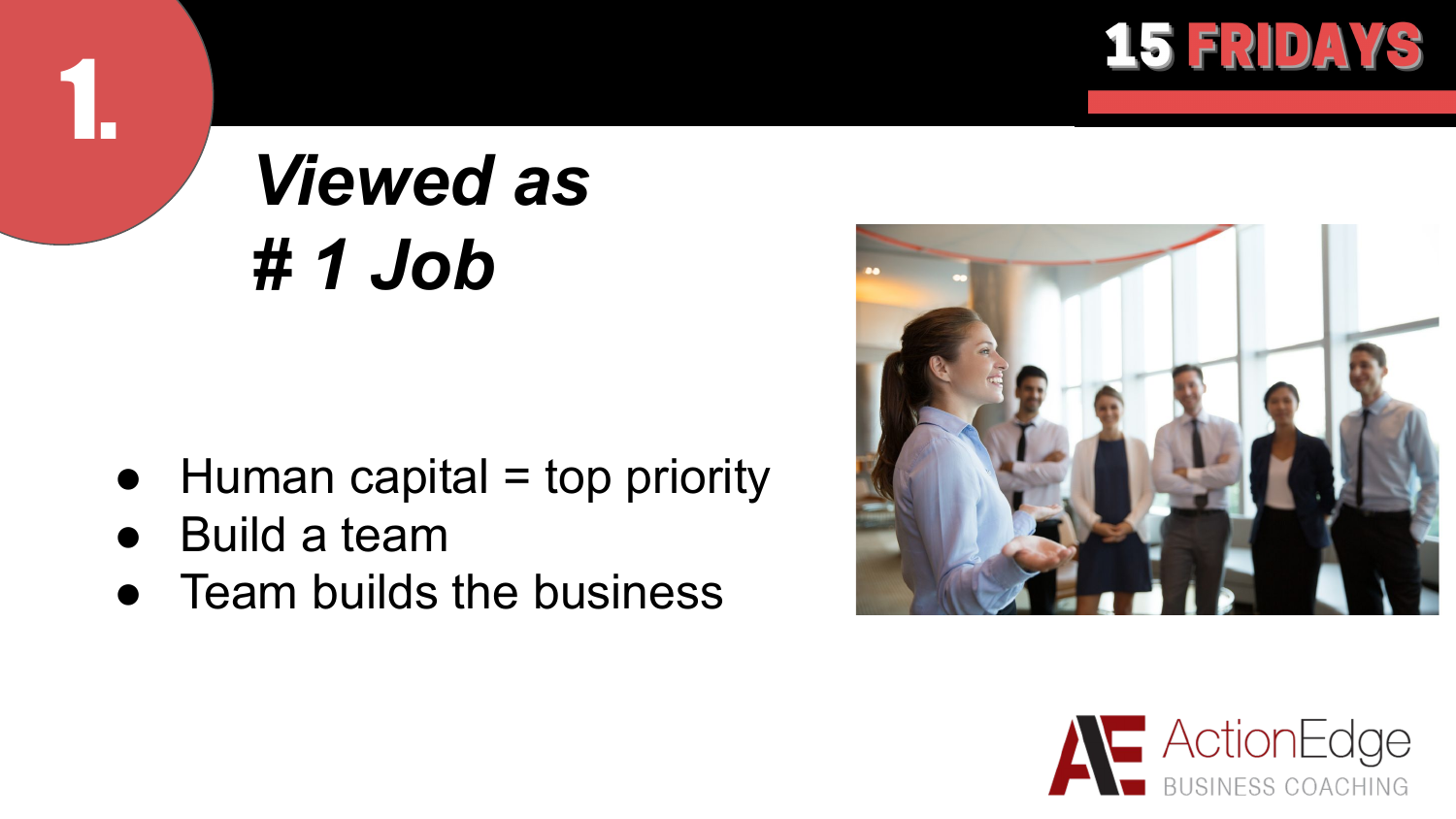

### *Organizational Chart*

- Must know where people go
- Must have a timeline

2.

**Creates vacuum/void** 



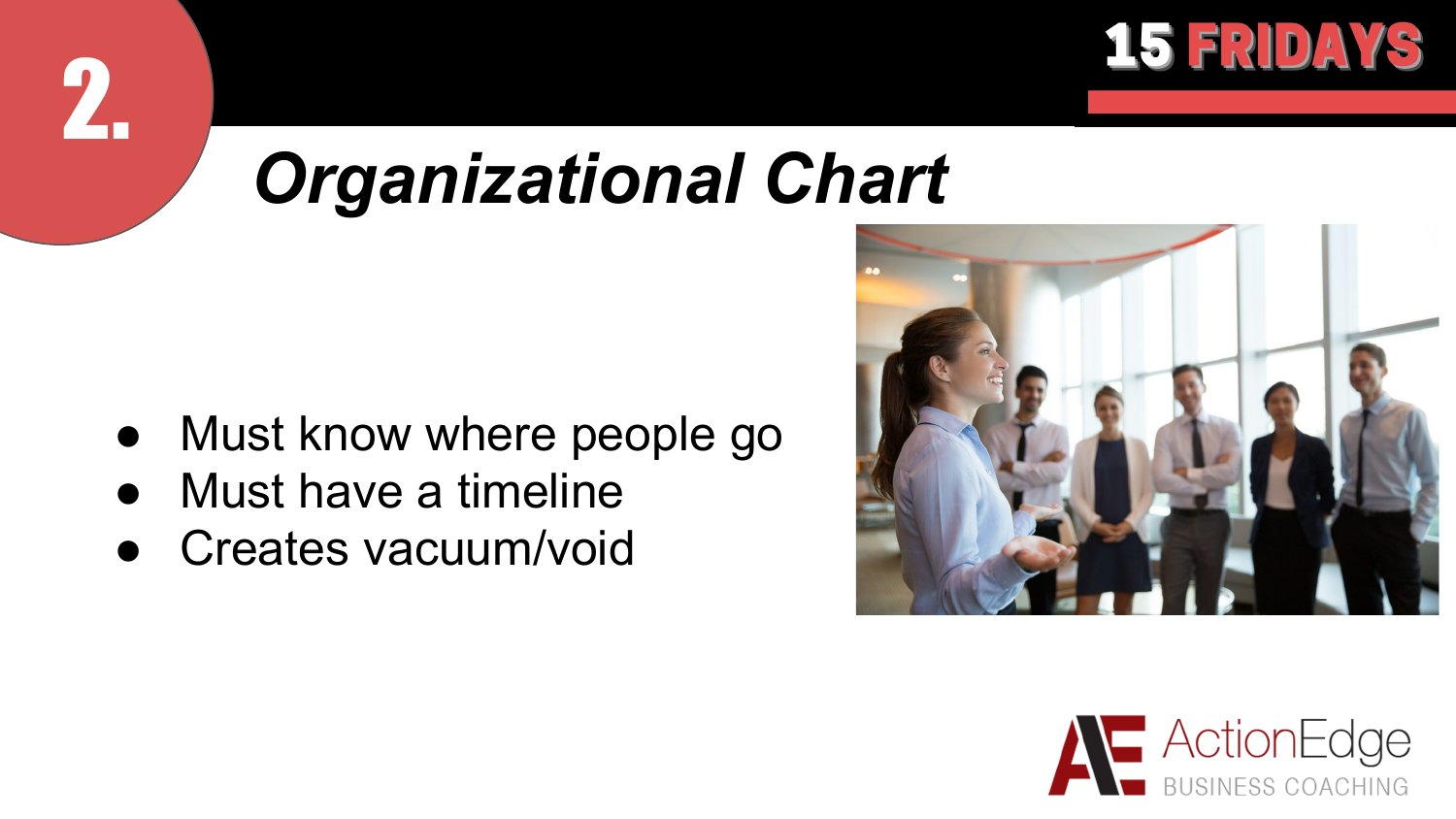

## *365 Non-Stop*

- The next person, the next person, the next person...
- $\bullet$  We're full = so what

3.

● Pro sports team mentality



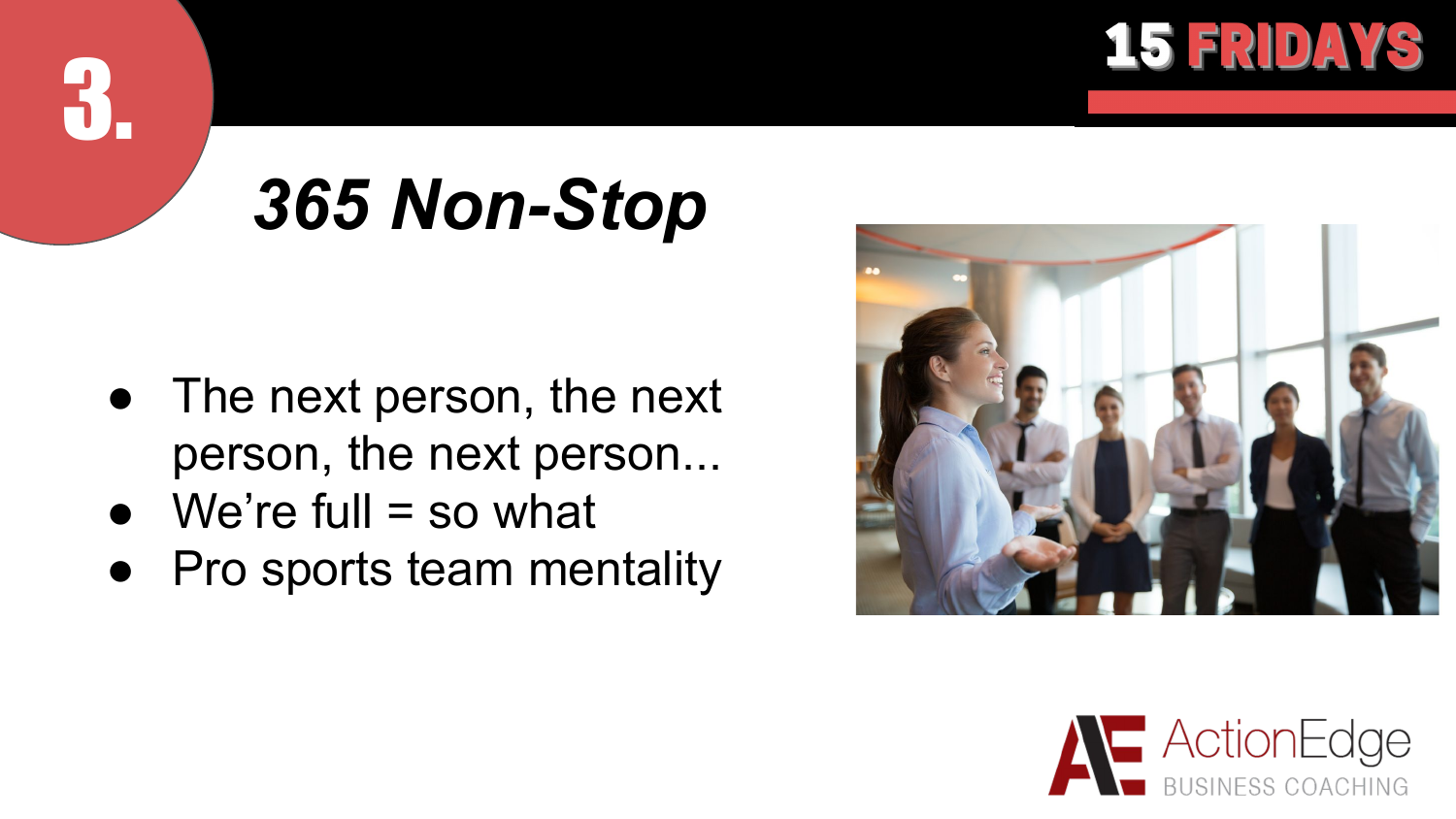

#### *Proactive*

● Hire slow, fire fast

- Reactive = scarcity
- Treat like marketing



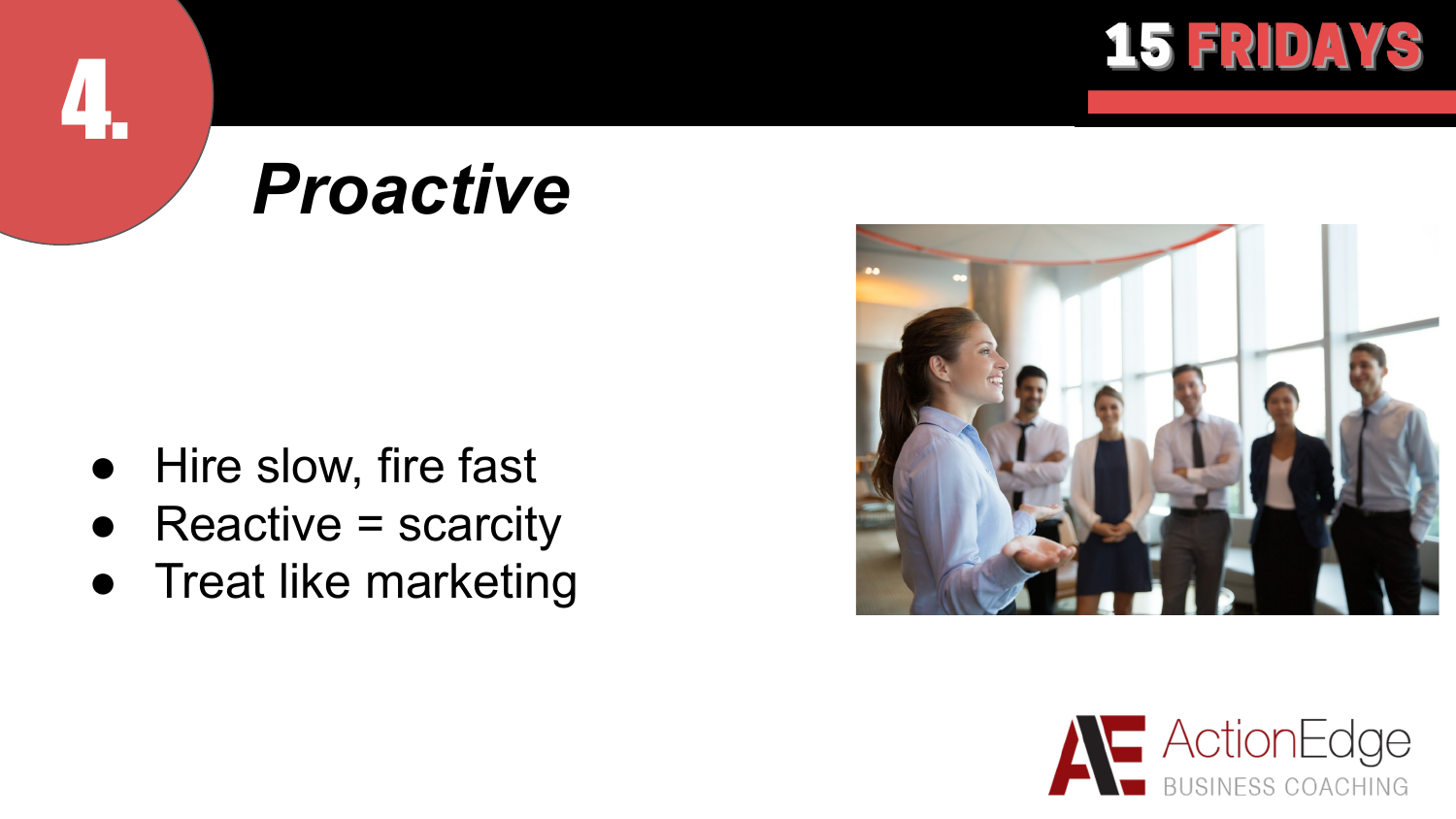

#### *Embrace Leverage*

**Process does the work** 

- Systems run the business
- Year plan (discovery days, etc)



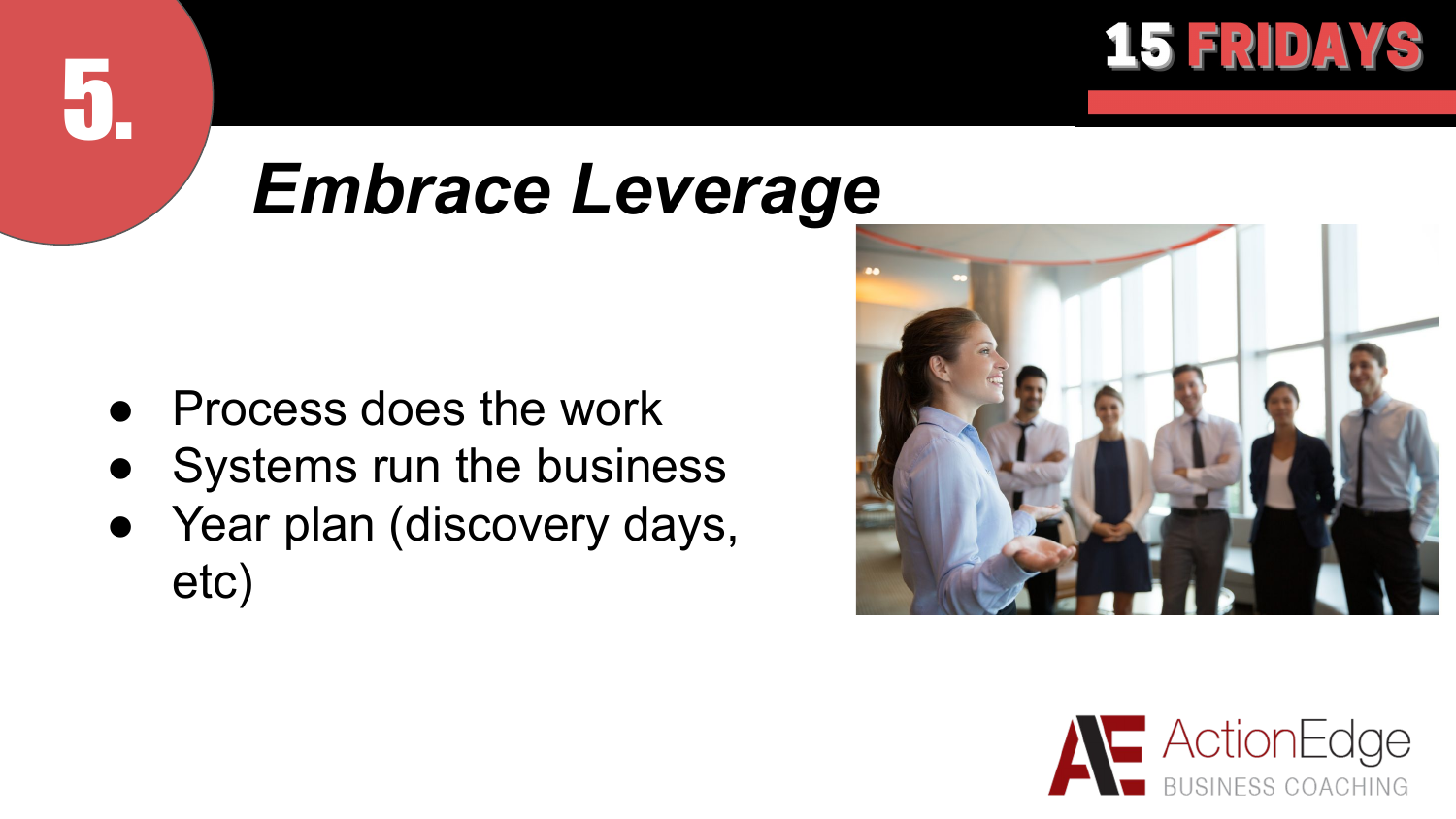

#### *Deselective*

- The process IS the filter
- Key is to find people who WANT to be here
- Context

6.

Selective =  $ego + no leverage$ 



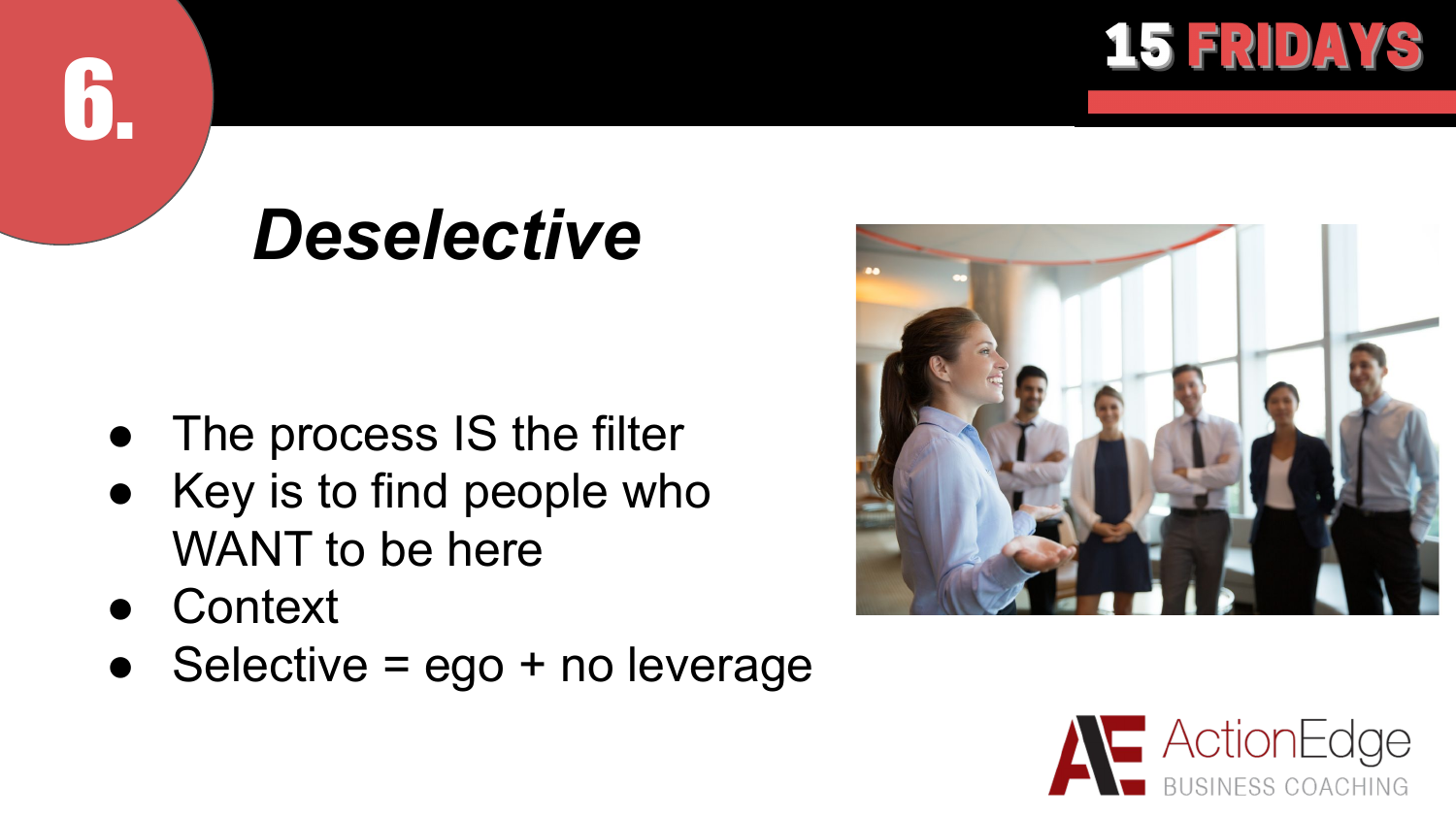

#### *About Us = Challenge*

- Let them measure themselves
- Values, beliefs, vision
- Enroll and inspire
- Online page



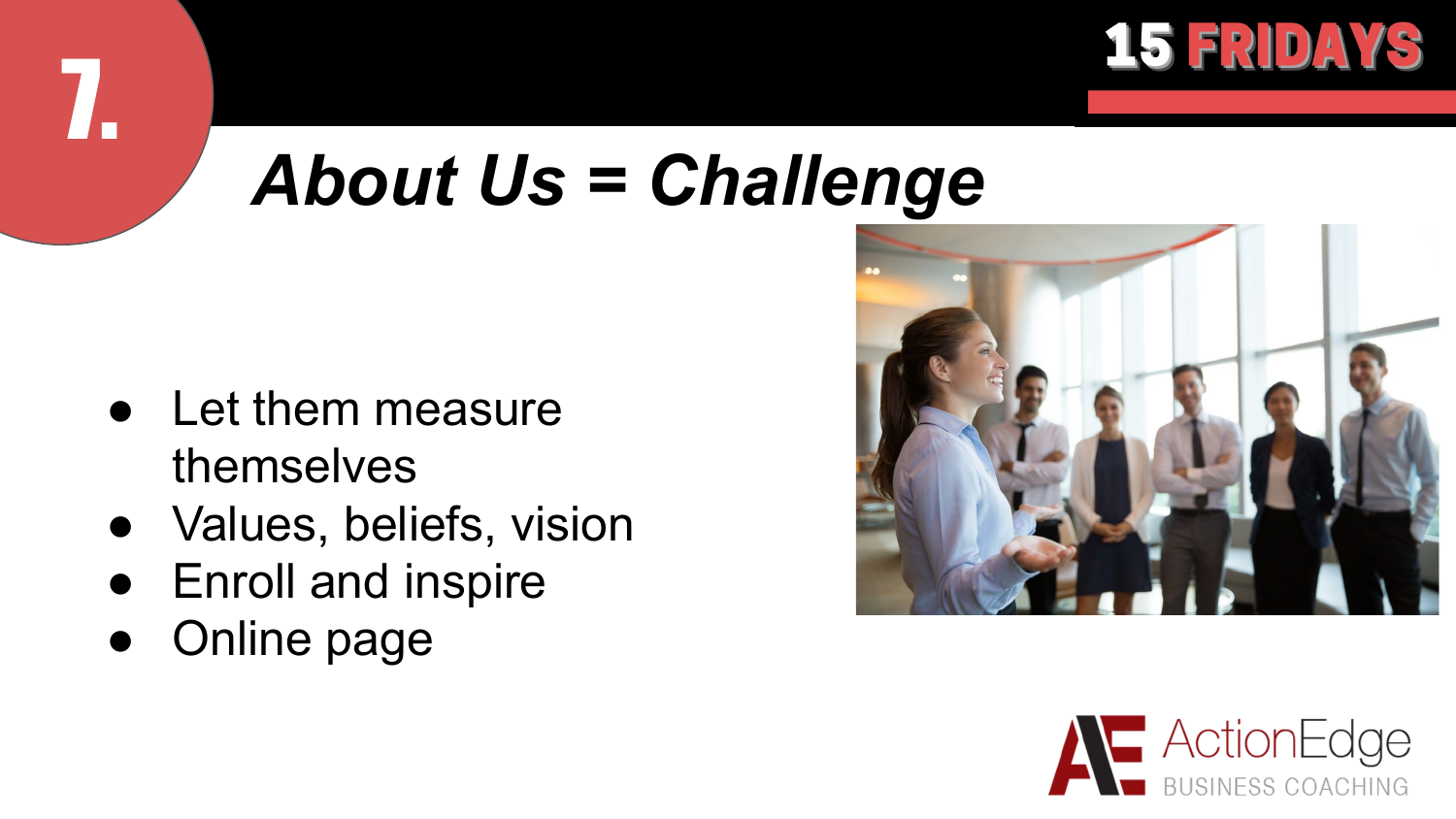

#### *The Person*

- absolute clarity
- attributes
- behaviour
- values



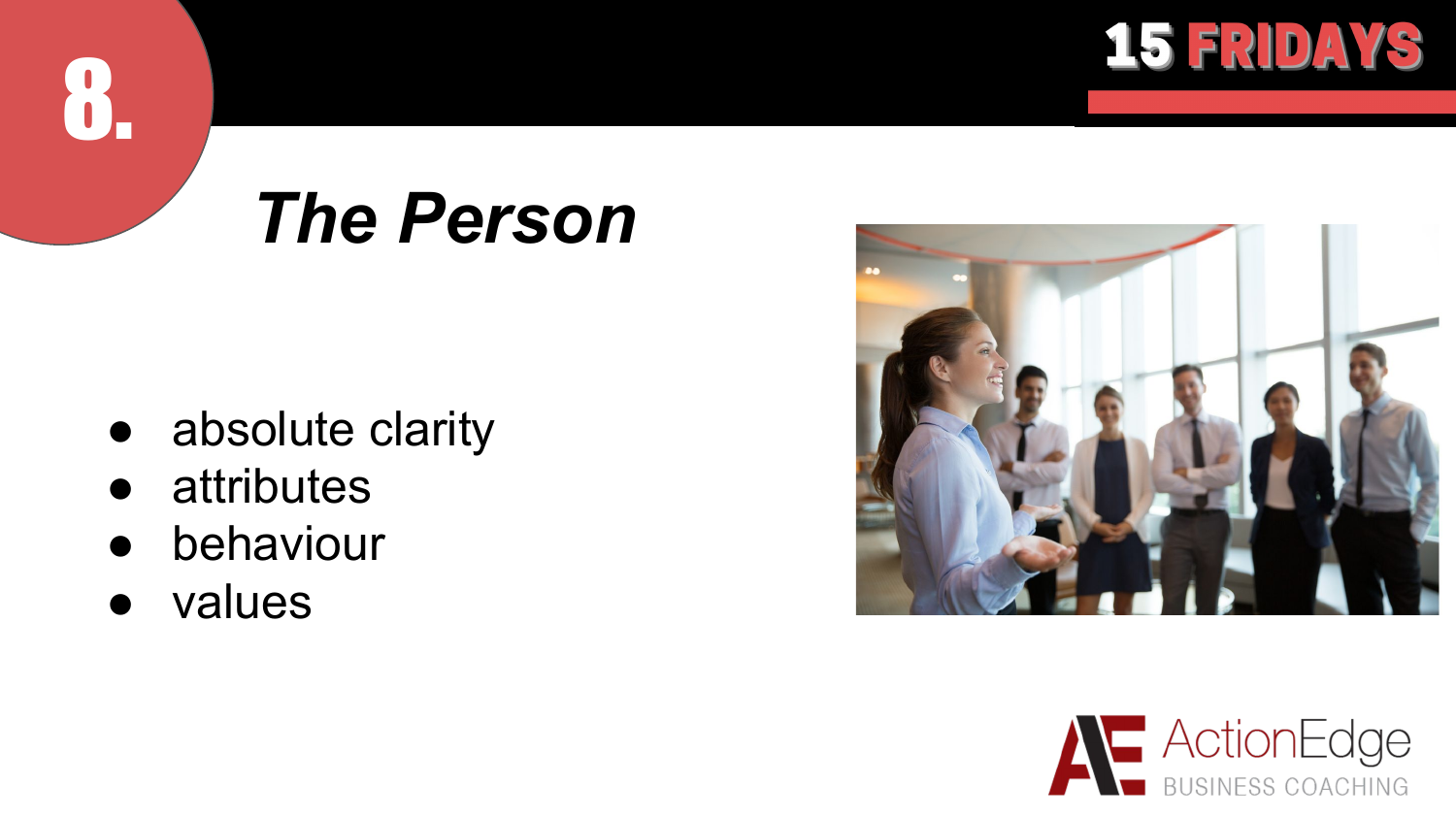

## *The Job*

● Absolute clarity

- Handle things vs do things
- Watch your words



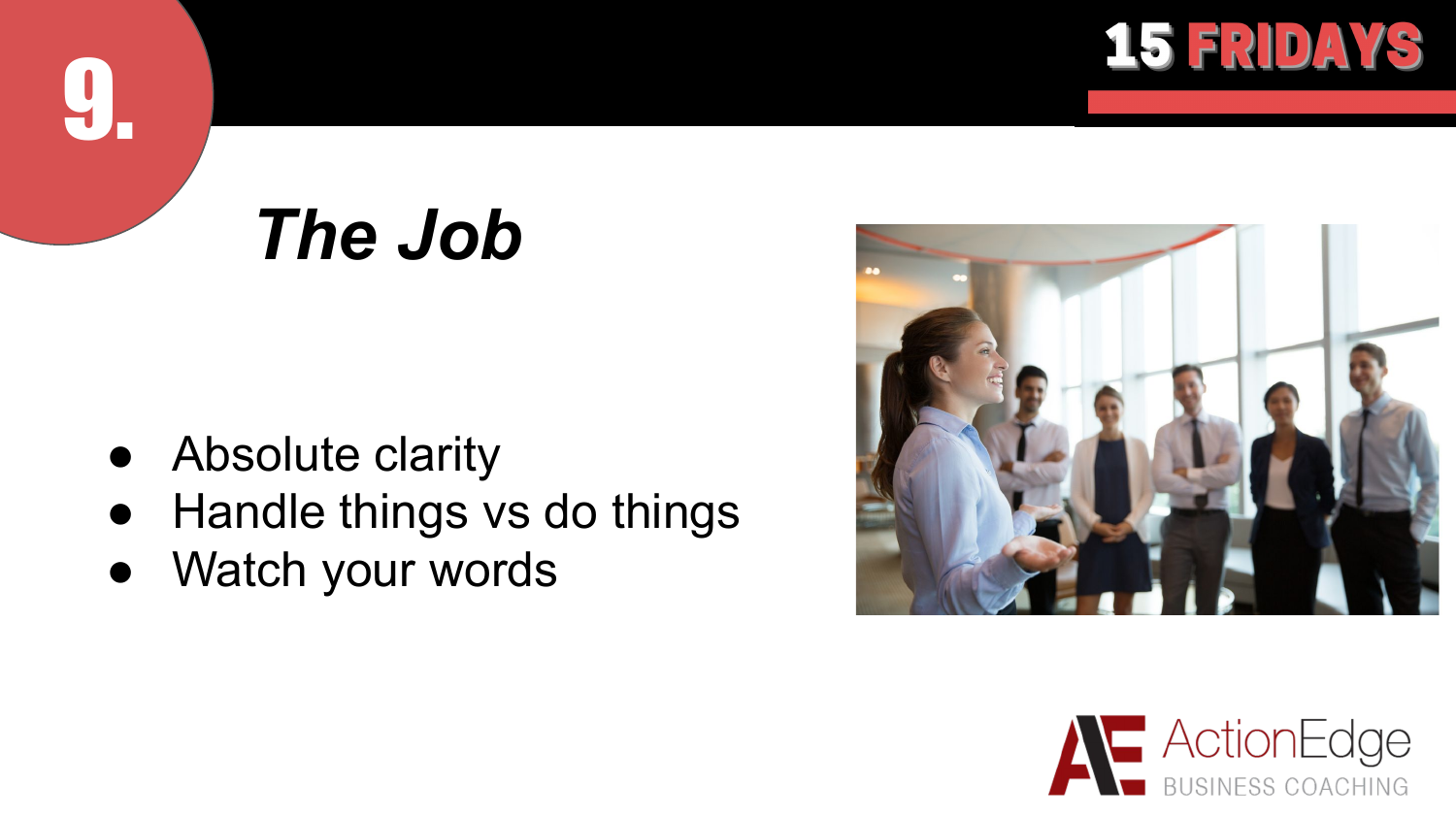

#### *Answers to Test*

- What success looks like
- How performance is measured
- How to win

10.

● How to be excellent



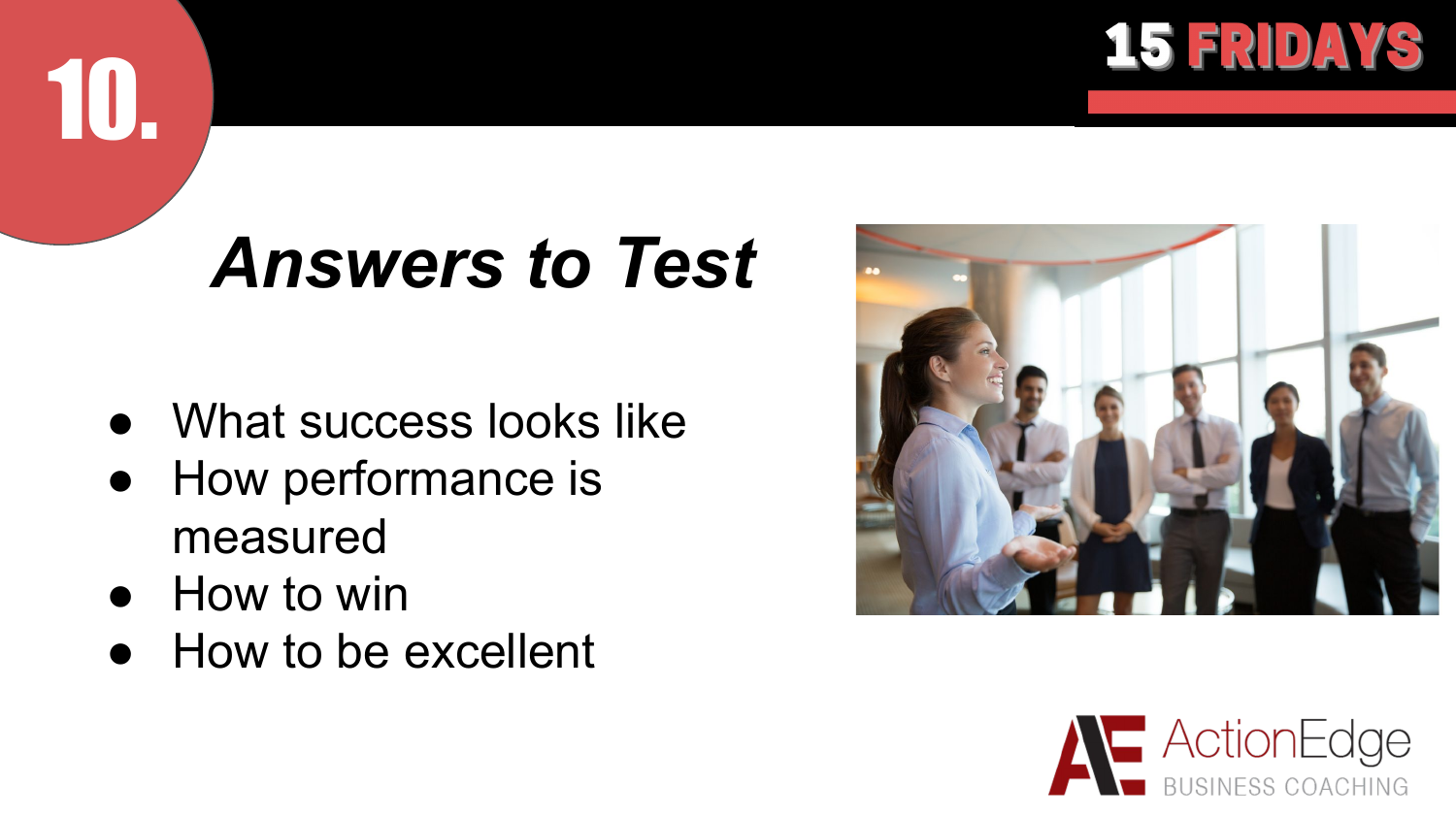

#### *HR Resource*

- Goal posts keep changing
- Better to be sure
- **Get support**

11.

Policy first, then recruiting and hiring



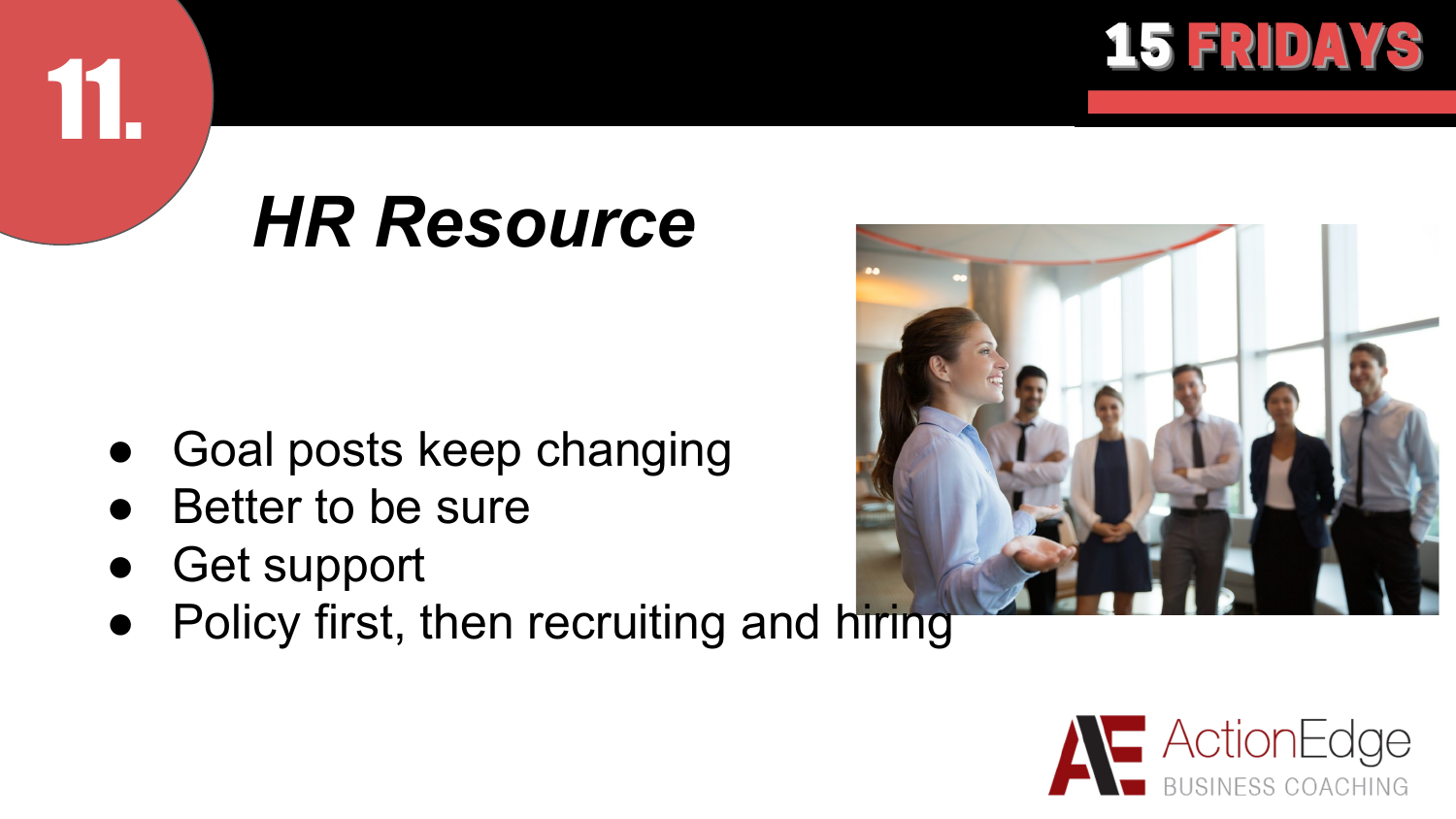

# *Multiple Interviews*

● group

- 1-2-1
- on-the-job
- social



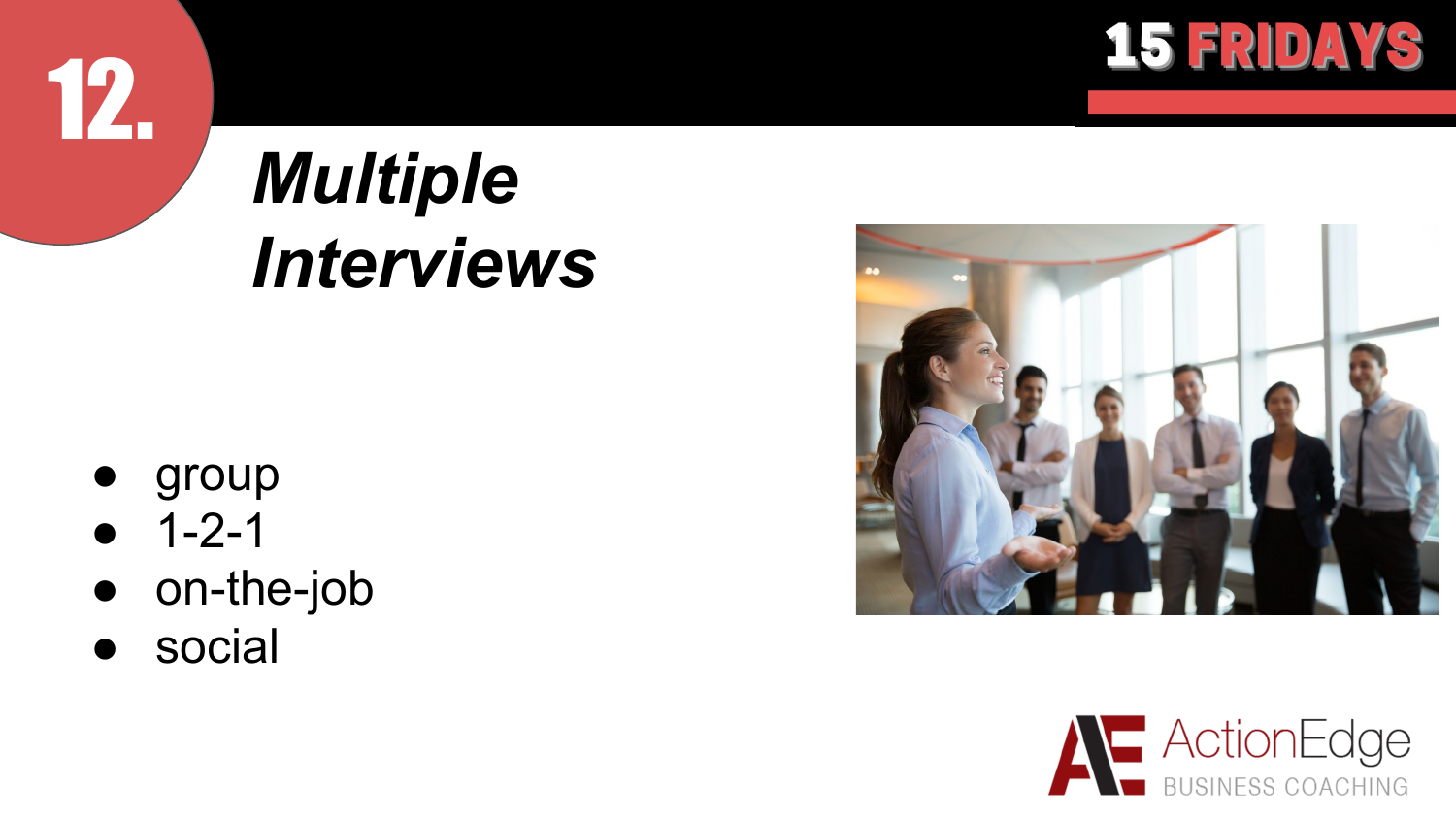

#### *Checks*

● Background

151

- References
- Social Media
- **Financial**



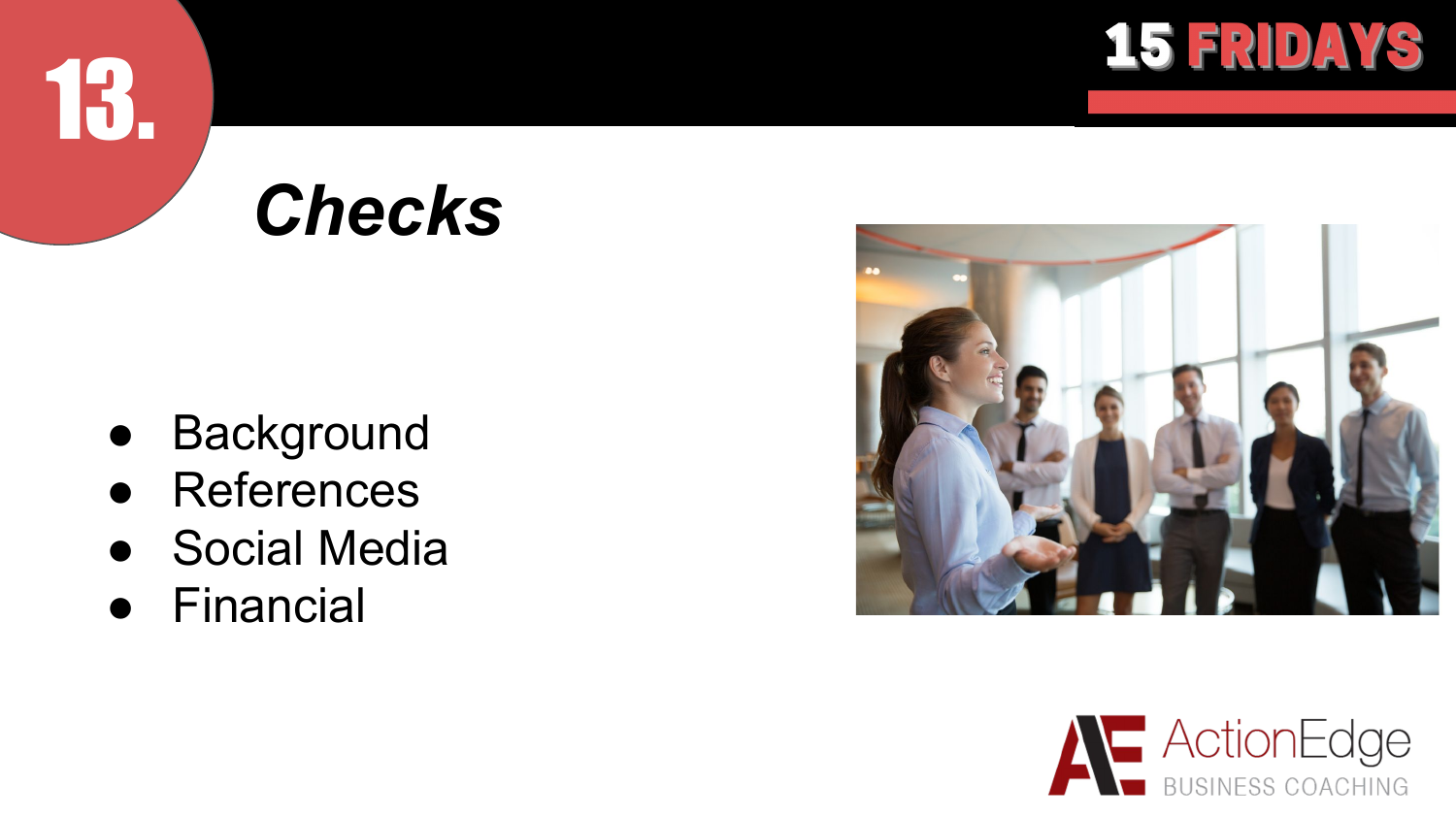

# *"There is no honeymoon period in this organization."*

- Excellent from day one
- Development scale



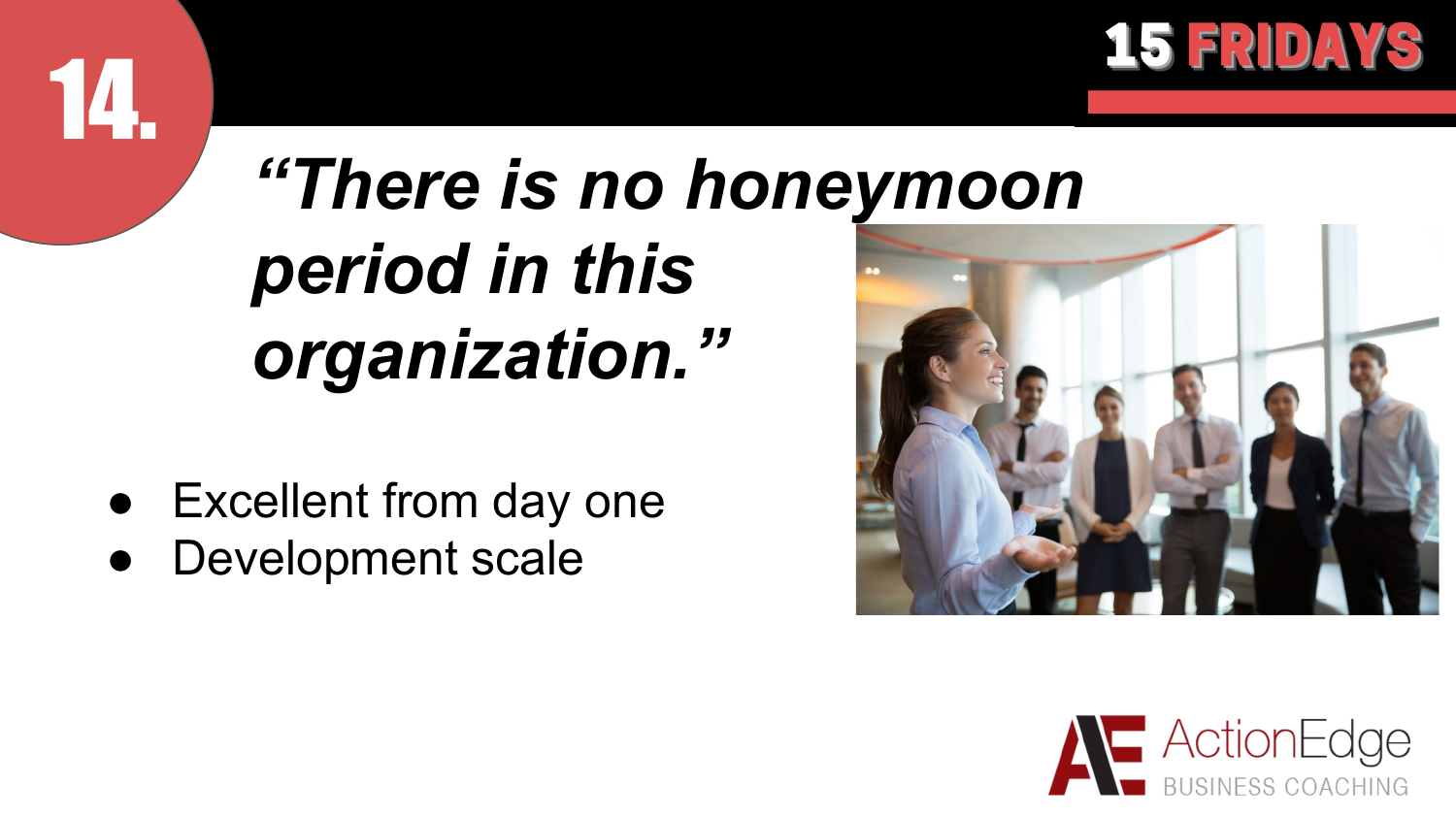

#### *Assessments*

● DISC

- Profile XT
- other...



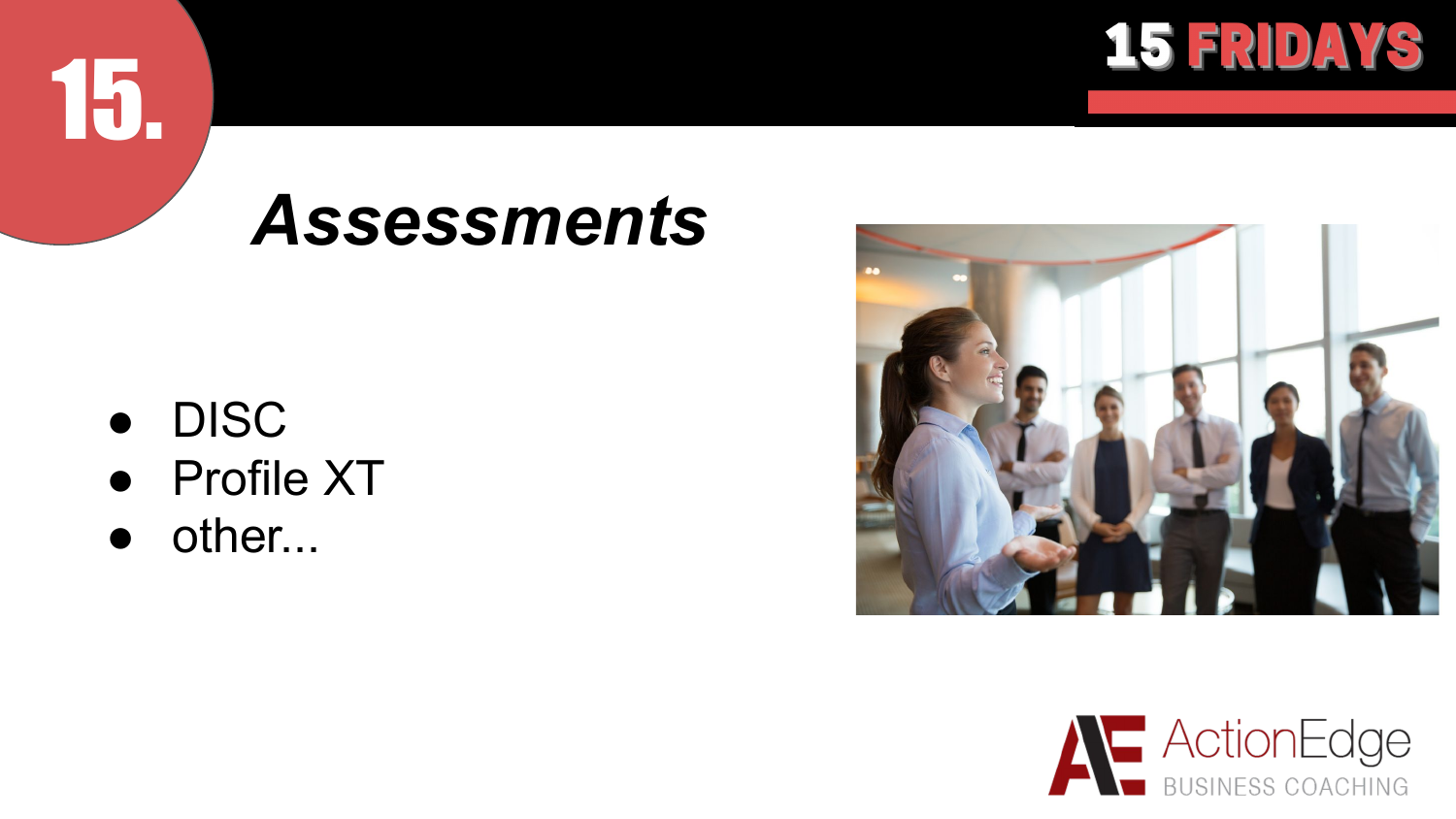

# *90 Days to Productivity*

- Training plan
- Core systems
- Policies

15.5

.

**Handbook**